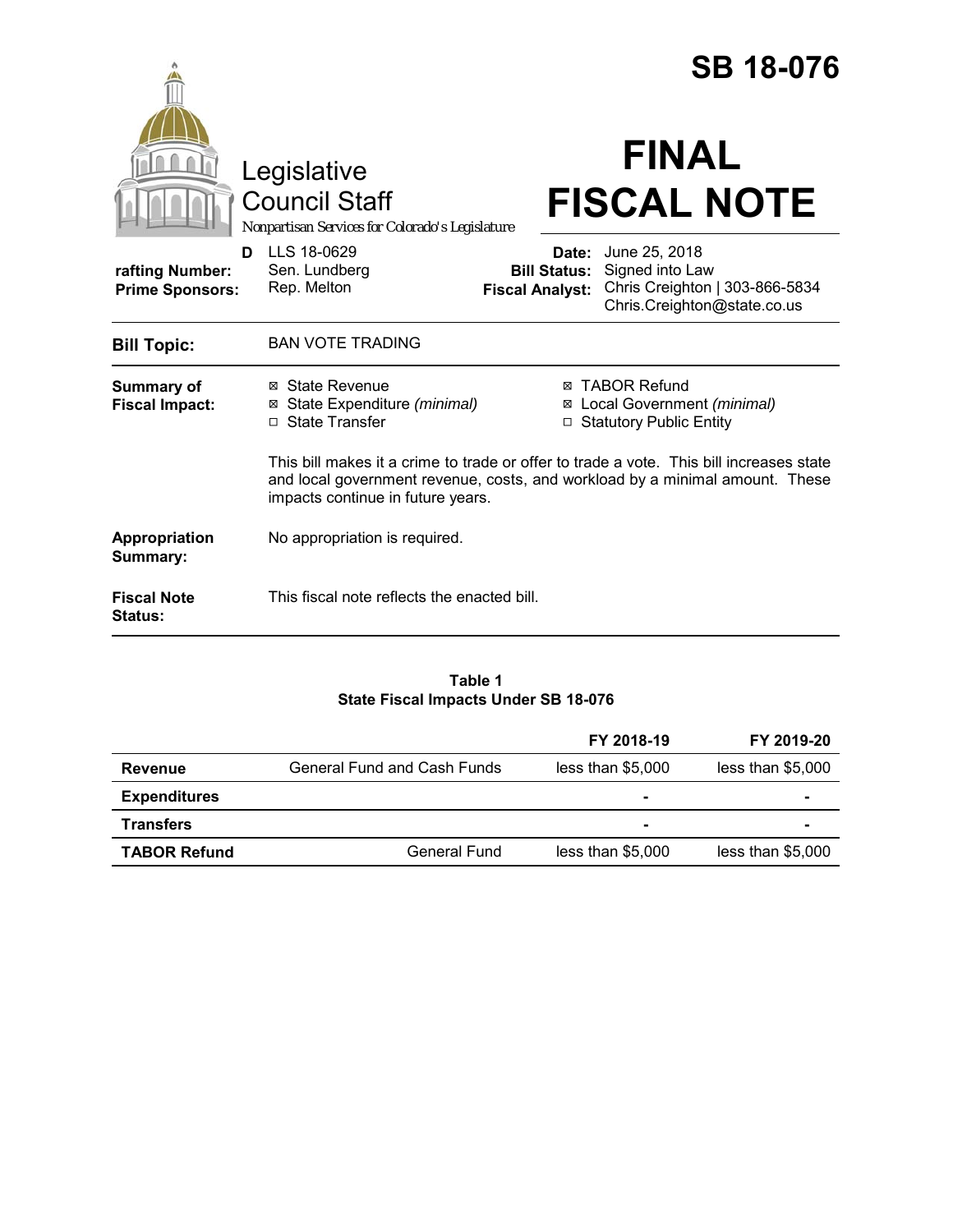June 25, 2018

## **Summary of Legislation**

This bill makes it an unclassified misdemeanor crime to trade or offer to trade a vote for or against a candidate, ballot issue, or ballot question. The penalty for an offender convicted of vote trading is a fine of up to \$1,000, imprisonment of up to one year in county jail, or both.

# **Comparable Crime**

Legislative Council Staff is required to include certain information in the fiscal note for any bill that creates a new crime, changes the classification of an existing crime, or changes an element of the existing crime that creates a new factual basis for the offense. This bill creates the new crime of vote trading which is an unclassified misdemeanor. Since this is a new crime, there is no sentencing data. To form an estimate on the prevalence of this new crime, sentencing data on fraudulent voting and unlawfully giving or promising money or employment in return for a vote or a non-vote was analyzed. Since 2015, there have been no convictions for either of these crimes. As a result, this analysis assumes a high level of compliance and that the number of people convicted of vote trading will be minimal.

## **State Revenue**

Beginning in FY 2018-19, this bill may increase state Judicial Department revenue by less than \$5,000 per year.

**Criminal fines and court administrative fees.** The bill may increase state revenue from criminal fines and court administrative fees by less than \$5,000 per year credited to the Fines Collection Cash Fund, various other cash funds, and the General Fund. The fine penalty for misdemeanor vote trading is up to \$1,000 and other fees may be imposed for a variety of court-related costs including probation supervision fees. Because the courts have the discretion of incarceration, imposing a fine, or both, the precise impact to state revenue cannot be determined. However, based on the low number of fines imposed by the courts, the fiscal note assumes that any revenue generated is likely to be less than \$5,000. Some fee revenue is shared with local governments; refer to the Local Government Impact section for additional information.

# **TABOR Refund**

This bill increases state revenue from criminal fines and fees, which will increase the amount of money required to be refunded under TABOR by less than \$5,000 for FY 2018-19 and FY 2019-20. Since the bill increases the TABOR refund obligation without a corresponding change in General Fund revenue, the amount of money available in the General Fund for the budget will decrease by an identical amount. State revenue subject to TABOR is not estimated for years beyond FY 2019-20.

#### **State Expenditures**

Beginning in FY 2018-19, this bill may increase Judicial Department workload by a minimal amount, as discussed below.